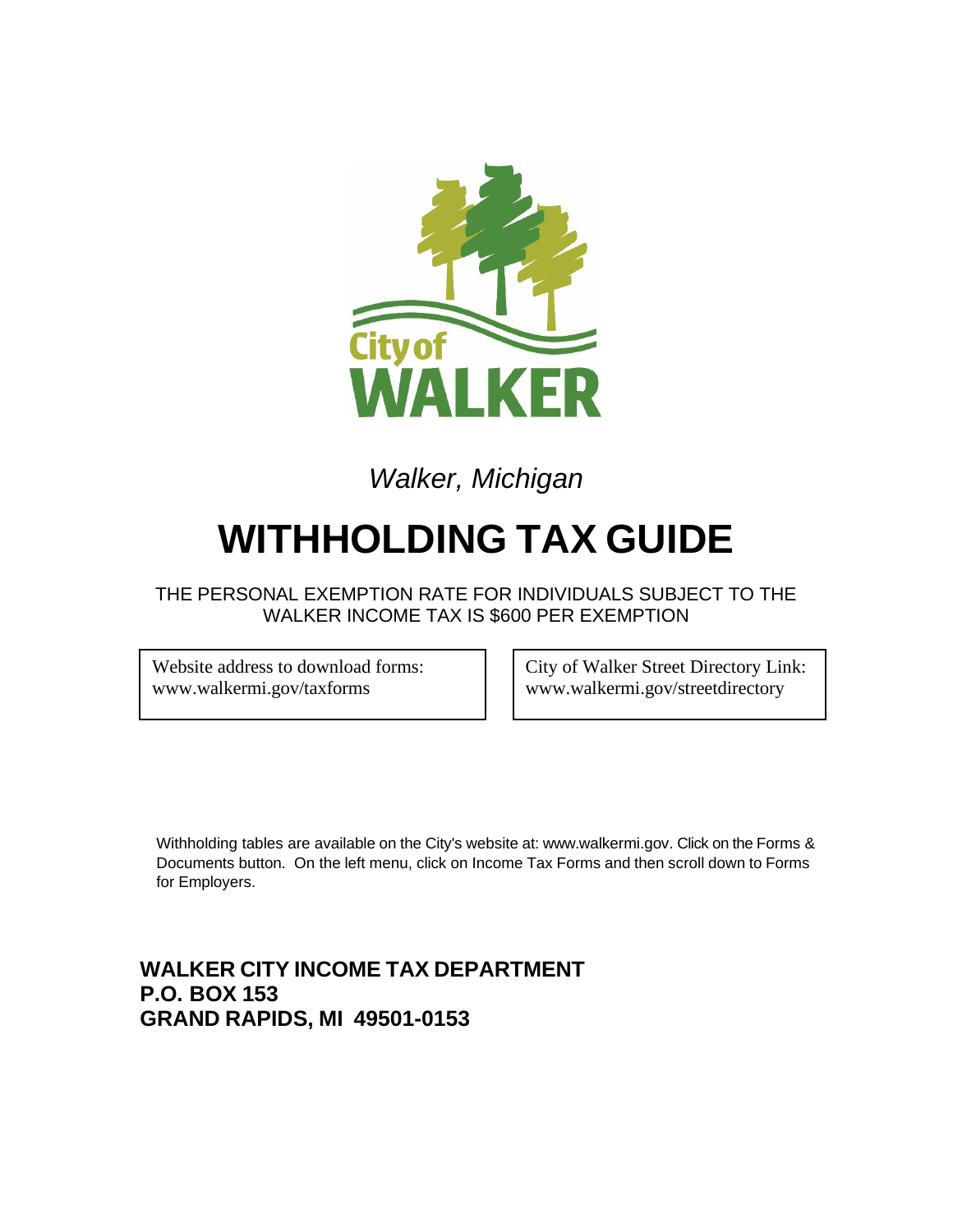### **WALKER, MICHIGAN**

## **WITHHOLDING TAX GUIDE**

#### **WHO MUST WITHHOLD**

Every employer is required to withhold who:

1) has a location in the city, or<br>2) who is doing business in the

who is doing business in the city even though the employer has no location in the city.

An employer is "any individual, partnership, association, corporation, nonprofit agency, or any other entity…that employs one or more persons on a salary, bonus, wage, commission or other basis, whether or not the employer is in a business."

Example: A construction firm from Ohio is doing work in the City of Walker. Even though it has no City of Walker business location, the firm is required to withhold.

An employer who has locations both in and out of the city must withhold from all employees working in the city, and from all City of Walker residents working outside the city.

A nonprofit organization in the city is required to withhold from its employees (even though it is not engaging in business activity in the usual sense).

#### **WHO MUST REGISTER**

Every employer must register by filing its Federal Employer Identification Number with the city. The city will use the Federal number for employer identification.

Also required are:

- 1) complete name of employer;
- 2) address to which reporting forms should be mailed;
- 3) approximate number of employees;
- 4) date the employer started business or first became subject to the City of Walker income tax withholding.

A new employer must immediately submit this information to the City of Walker Income Tax Department at [https://www.municonnect](http://www.municonnect.com/).com/ walker/login\_biz.aspx by clicking on SS-4.

If a new employer has not received a Federal number, the city will assign a temporary number. This number will be used until the Federal number is assigned, at which time the employer must immediately advise the city.

#### **WITHHOLDING RATES**

There are two withholding rates:

- one percent (1%)
- half of one percent (.5%)

Use the 1% rate for:

- 1) City of Walker residents working in the City of Walker;
- 2) City of Walker residents working outside of the city who are not subject to withholding for the city where they work.

Use the .5% rate for:

- 1) Nonresidents of the City of Walker working in the City of Walker;
- 2) City of Walker residents working outside the city who are also subject to .5% or more withholding tax for the city where they work.

The withholding rates are applied after allowing for the exemptions claimed by the employees.

#### **FROM WHOM TO WITHHOLD**

Employers are required to withhold from the following employees:<br>1) All residen

- All residents of the City of Walker whether or not they work inside the city;
- 2) All nonresidents of the City of Walker who have the City of Walker as their predominant place of employment.

An employee is anyone from whom an employer withholds for either Federal income tax or social security tax.

#### **PREDOMINANT PLACE OF EMPLOYMENT**

Nonresidents of the City of Walker are subject to withholding only if the City of Walker is their predominant place of employment.

The Ordinance defines predominant place of employment as "that city imposing a tax under a uniform city income tax ordinance other than the city of residence, in which the employee estimates he will earn the greatest percentage of his compensation, which percentage is 25% or more."

Therefore, the City of Walker is a nonresident's predominant place of employment if:

> 1) the nonresident earns a greater percentage of his compensation in the City of Walker than any other

Michigan city with an income tax, except his city of residence.

2) This greater percentage constitutes 25% or more of his total compensation from you.

An employee can have only one predominant place of employment.

Example No. 1: An employee resides in a Michigan city that levies an income tax. The employee works 60% of the time in his home city and 40% in the City of Walker. The City of Walker is his predominant place of employment because it is the taxing city, other than his city of residence, in which he earns the greatest percentage of his compensation.

Example No. 2: An employee resides in a city that does not levy an income tax and performs 60% of her services in the City of Walker and 40% in the City of Lansing (both of which levy an income tax). The City of Walker would be the predominant place of employment. You would not be required to withhold for Lansing.

Example No. 3: An employee resides in the City of Walker and performs 60% of his services in City A and 40% in City B. All three are Michigan cities which have an income tax. The employer is required to withhold for the City of Walker (the city of residence) and for City A (the predominant place of employment), but not for City B.

#### **WW-4 FORMS REQUIRED**

To determine each employee's place of residence and predominant place of employment, you must have each employee fill out an Employee's Withholding Certificate, Form WW-4. Only one Form WW-4 is required for each employee, even though the employee may be subject to withholding for two cities.

When properly filled out, the Form WW-4 will give the employee's city of residence and the two cities or communities in which the employee earns the greatest percentage of his compensation from you. Most employees will only have one city of employment and will circle 100% as the percentage of compensation earned in that city.

The Form WW-4 is also the employee's statement of the number of exemptions claimed for self, spouse and dependents. Employers withholding for the City of Walker may obtain any quantity they require free of charge from the city.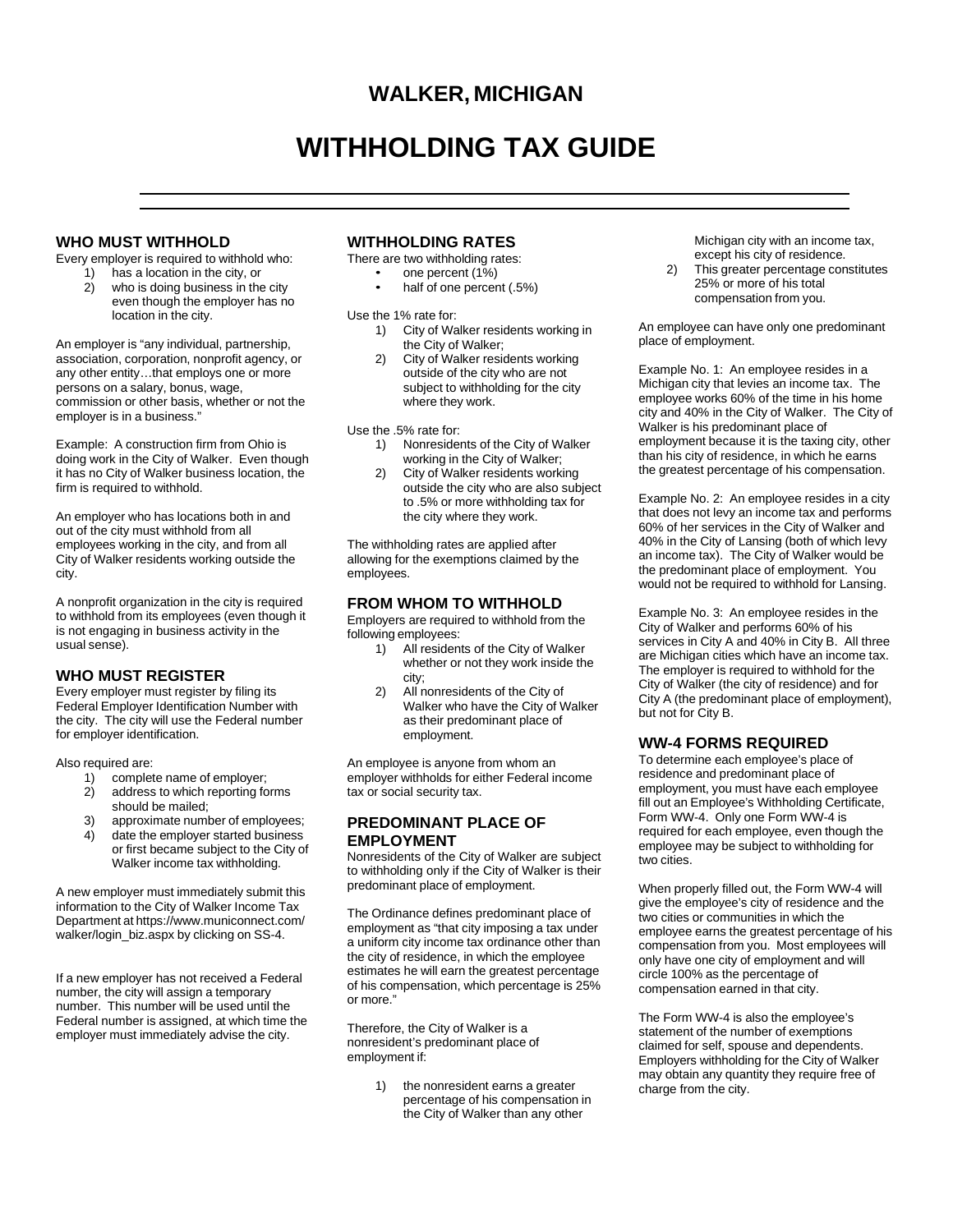Employers requiring quantities too large for mailing will be requested to pick them up at Walker City Hall.

Do not mail WW-4 cards to the city; these are for the employer's use and must be retained by the employer.

#### **FROM WHAT PAY TO WITHHOLD**

The Ordinance requires that the City of Walker income tax be withheld from all compensation (salaries, wages, commissions, bonuses, etc.) for services rendered or work performed by City of Walker residents, regardless of whether such services or work are performed in or out of the city, and from all compensation for services rendered or work performed in the city by nonresidents for whom the City of Walker is the predominant place of employment.

Vacation, holiday, sickness and bonus pay to nonresidents who perform part but not all of their work in the City of Walker is taxable in the same ratio as their normal activities.

Example: A nonresident employee who is subject to withholding on 60% of his/her earnings, because 60% of his/her work is performed in the City of Walker, is also subject to withholding on 60% of his/her vacation, holiday, bonus and salary or wage payments during periods of sickness.

#### **PAYMENTS NOT SUBJECT TO WITHHOLDING**

Withholding does not apply to:

- 1) Wages paid domestic help;<br>2) Fees paid independent com Fees paid independent contractors
- who are not employees of the payer;
- 3) Payments to a nonresident employee for work or services performed in the City of Walker, if the predominant place of employment is not Walker;
- 4) Payment to a nonresident employee for work or services performed outside the city;
- 5) Pensions and annuities, workmen's compensation and similar benefits;
- 6) Amounts paid for sickness, personal injuries or disability (so called excludable sick pay) to the same extent that these amounts are exempt from the federal income tax, but the employer must withhold from such payments if federal tax is withheld.
- 7) Amounts paid to an employee as reimbursement for expenses incurred in performing services.

While individuals with income as described in items 1, 2 and 3 above are not subject to withholding on such income, such individuals are nevertheless required to file an annual return and report such income if they are City of Walker residents, or are nonresidents earning such income in the City of Walker.

#### **EXEMPTIONS**

Exemptions of \$600 per year are allowed for the employee and spouse. Additional exemptions are allowed if either the employee or spouse is 65 or over, or blind (this is different from the federal rule). Individuals who may be claimed as an exemption on the individual return of another may still have a personal exemption for themselves (this is different from the federal rule). Exemptions for dependents other than the ones referred to above are governed by the applicable federal rules.

The withholding may be determined by either a direct percentage computation or by referring to the tables included in this booklet. The employee must first advise you of exemptions by filling out an Employee's Withholding Certificate, Form WW-4. Employees should be instructed to claim their actual and true number of exemptions. (Note: Some employees claim fewer exemptions than the true number to either pre-pay additional federal tax which will be owed or to create a claim for a refund). If an employee fails or refuses to file a form WW-4 with you, the Ordinance requires the employer to withhold one percent from the employee's total compensation without benefit of exemptions.

In making a direct percentage computation use the following amounts per exemption:

| Weekly                  | \$11.54            |
|-------------------------|--------------------|
| <b>Bi-wekly</b>         | \$23.08            |
| Semi-monthly<br>Monthly | \$25.00<br>\$50.00 |
| Per diem                | \$1.64             |

After computing the tax, ignore all fractions less than ½ cent, and raise all fractions of ½ cent and over to the next cent.

The tables in this booklet include weekly, biweekly, semi-monthly, monthly and per diem periods. Additional copies of these tables may be obtained on request, and permission is granted to reproduce these tables in any quantity desired.

#### **WITHHOLDING REQUIRED ON RESIDENTS**

Note: Not all cities have the same tax and exemption rates. Be sure you know the correct tax and exemption rates for cities other than the City of Walker. (When the tax or exemption rates differ from the City of Walker, appropriate substitutions must be made in the following examples.)

In the following examples, the employer is assumed to have a location or be doing business in each of the cities mentioned.

The withholding rate for the City of Walker residents not subject to withholding in any other city is one percent (1%). This is applied to the total compensation after allowance for exemptions.

The withholding rate for the City of Walker residents whose predominant place of employment is another Michigan city with an income tax and a one half of one percent (.5%) nonresident rate, is one half of one percent (.5%). In addition to withholding one half of one percent for the City of Walker you must withhold one half of one percent for the other taxing city in Michigan.

If a City of Walker resident works for you in two other cities that have an income tax, you must withhold:

- 1) one half of one percent for the City of Walker, the city of residence;
- 2) one half of one percent for whichever of the two cities is the predominant place of employment;
- 3) nothing for third city

In no case are you required to withhold for more than two cities, the city of residence and the city of predominant employment.

Example No. 1: A City of Walker resident works at your out of town location, in a city that has no income tax. The resident's earnings are \$110 per week, and three exemptions are claimed. The withholding would be \$.75 per week.

- 1) Allow \$11.54 for each dependent. Three times \$11.54 is \$34.62
- withholding  $2)$  Subtracting  $$34.62$  from  $$110$ leaves \$75.38 as subject to
- 3) Multiplying \$75.38 by 1% (.01) gives a City of Walker withholding of \$.75

Example No. 2: A City of Walker resident performs 30% of his/her services for you in City A, 60% in City B, and 10% in the City of Walker. All three cities have an income tax. The resident's earnings are \$110 per week and three exemptions are claimed.

The City of Walker withholding on this employee is one half of one percent on the salary of \$110, after exemptions.

- 1) Subtract \$34.62 (three exemptions at \$11.54 each) from \$110, leaving \$75.38 as subject to withholding.
- 2) Multiply this by ½% (.005) to get the City of Walker withholding of \$.38.

City B's withholding is computed on 60% of the salary and all three of the exemptions are allowed.

- 1) Multiply \$110 by 60% to get \$66, the amount of compensation earned in City B.
- 2) Subtract \$34.62 in exemptions, leaving \$31.38 as the amount subject to withholding.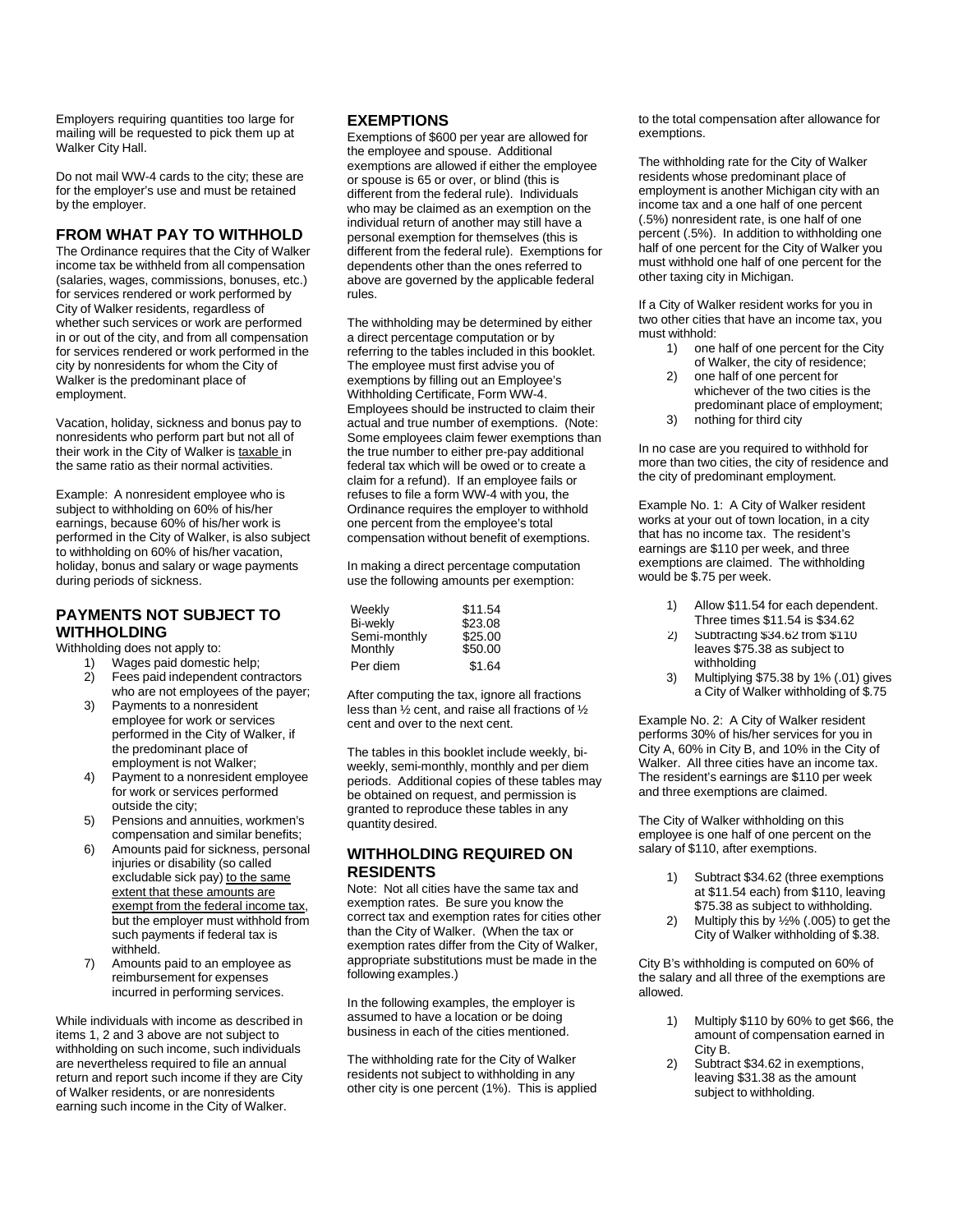3) Multiply \$31.38 by ½% (.005) to get City B's withholding of \$.16.

City A collects no withholding from the employee.

Example No. 3: A City of Walker resident performs 60% of his/her services for you in the City of Walker and 40% in City A. Both have an income tax. Earnings are \$150 a week and there are three exemptions.

To determine the City of Walker withholding:

- Subtract \$34.62 (\$11.54 for three exemptions) from \$150, leaving \$115.38 subject to withholding.
- 2) Multiply \$115.38 by ½% (.005) to get the City of Walker withholding of \$.58.

To determine City A's withholding:

- 1) Multiply the \$150 salary by 40% to determine the amount earned in City A; it is \$60.
- 2) Subtract the \$34.62 in exemptions from \$60 to get \$25.38, the amount subject to withholding.
- 3) Multiply \$25.38 by ½% (.005) to get the City A withholding of \$.13.

#### **WITHHOLDING REQUIRED ON NONRESIDENTS**

The withholding rate is ½% (multiply by .005) on nonresidents of the City of Walker who have the City of Walker as their predominant place of employment.

If an employee lives in a city which also has an income tax, you may be required to also withhold for his city of residence.

Example No. 1: An employee who resides in a non-taxing city and works full time in the City of Walker has earnings of \$110 per week and claims three exemptions. The nonresident's withholding is \$.38 per week.

- 1) Multiplying \$11.54 by three exemptions gives \$34.62 total exemption.
- 2) Subtracting \$34.62 from \$110 leaves \$75.38 subject to withholding.
- 3) Multiplying \$75.38 by ½% (.005) gives the City of Walker withholding of \$.38.

Example No. 2: A nonresident employee lives in City A, performs 80% of his work in the City of Walker, earns \$110 weekly, and claims three exemptions. The City of Walker withholding is \$.27 and if you do business in City A you will also be required to withhold \$.38 for that city (assuming City A has a 1% resident tax rate).

To determine the City of Walker withholding:

- 1) Multiply \$110 by 80% which gives \$88 as the amount earned in the City of Walker;
- 2) Subtract \$34.62 (three exemptions) from \$88, which leaves \$53.38 as the amount subject to withholding;
- 3) Multiply \$53.38 by ½% (.005). This gives \$.27 as the withholding for the City of Walker.

To determine City A withholding;

Subtract \$34.62 in exemptions from \$110 and multiply the result (\$75.38) by ½% (.005). This gives \$.38 as withholding for City A.

#### **REPORTING AND PAYING AMOUNTS WITHHELD**

The Ordinance requires all employers withholding more than \$100.00 per month to make monthly payments to the Walker City Treasurer, and all others to make quarterly payments.

All employers must file Form W-941, Employer's Quarterly Return, City of Walker Income Tax Withheld, for each quarter of the calendar year. If an employer has not withheld during the quarter, the employer must nevertheless file a return with the notation "None". Form W-941 is due on or before the last day of the month following the close of each calendar quarter (by April 30, July 31, October 31 and January 31).

However, if an employer has withheld more than \$100.00 in any month (except the last month of a calendar quarter), the Ordinance requires that the employer deposit the amount with Form W-501, Employers Monthly Deposit, City of Walker Income Tax Withheld, on or before the last day of the next month. The last month of a quarter is due with the quarterly return, Form W-941. Employers required to file monthly returns should claim credit on the Form W-941 for monthly deposits made on Form W-501. Employers will not be sent receipts for monthly deposits and no receipts are required to be submitted when filing and paying the quarterly return.

Forms and instruction booklets can be printed from the City of Walker website at: www.walkermi.gov. Do not use the preprinted forms of one employer to make payments for a different employer. If it is necessary to make a deposit without a preprinted form, furnish the employer's name, identification number, address, month and type of tax.

Make all remittances payable to "Walker City<br>Treasurer" and mail with form W-941 or W-501 to Walker City Income Tax Dept., P.O. Box 153, Grand Rapids, MI 49501-0153.

#### **CORRECTION OF ERRORS**

Correction of over and under withholding due to an employer's errors should be corrected as follows:

- 1) If the error is discovered in the same quarter in which it was made, the employer shall make the necessary adjustment on a subsequent payment. Only the corrected amount should be included in the quarterly return to the city;
- 2) If the error is discovered in a subsequent quarter of the same calendar year, the employer shall make the necessary adjustment on a subsequent payment and report it as an adjustment on the next quarterly return;
- 3) If the error is discovered in the following calendar year, the employer shall notify the Walker City Income Tax Department of the error.

If an error is discovered in the withholding of a former employee, notify the Walker City Income Tax Department.

#### **ANNUAL REPORTS**

All annual reports must be made on federal form W-2, or City of Walker form WW-2 for each employee subject to City of Walker income tax whether the tax was withheld or not. The W-2 must give the following information:<br>1) The nar

- The name, address, and federal identification number of the withholding employer;
- 2) The name, home address and social security number of the employee;
- The total gross wages paid the employee for the year even if the total wages did not have City of Walker tax withheld;
- 4) The total City of Walker tax withheld for the year. **The amount of tax withheld must be clearly labeled as being City of Walker tax withheld, and the label must be in the appropriate box on the withholding statement**. Failure to properly and clearly label the City of Walker tax withheld makes the form unacceptable. Improperly labeled forms do not satisfy the withholding tax reporting requirements of the City of Walker Income Tax Ordinance, and will not be accepted as the basis for a refund when attached to an individual city income tax return.

The City of Walker will furnish WW-2 forms. They may be obtained from the City of Walker Income Tax Department. The WW-2 is a four-<br>part form comparable to the federal W-2 form. Employers wishing to purchase one of the commercially available W-2 forms in order to